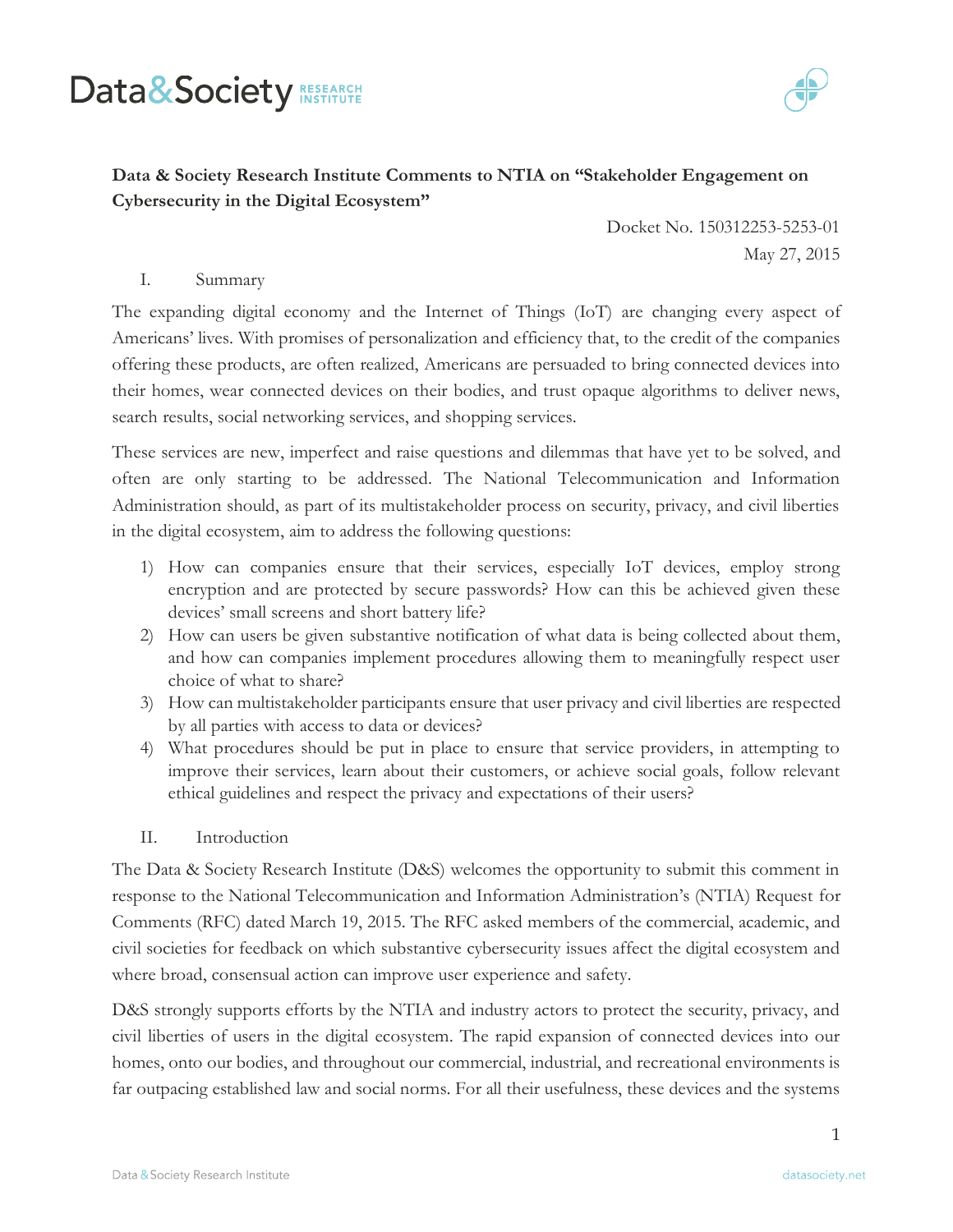they run on may pose serious, if unintentional, risks to users. For example: users could find themselves sharing data with private companies whom they never intended to give access; user data could be misused, intentionally or unintentionally, denying users access to opportunities based on improperly considered characteristics; or user data could be leaked or stolen.

Given the number of devices, systems, and companies operating in the digital ecosystem, all the risks above are sure to happen; no security system is perfect, and the proliferation of connectivity will only increase the complexity of the systems and the number of incidents, eroding user trust in the system. The NTIA, along with privacy advocates, companies, researchers, and technologists, is well positioned to deal with these issues before users have their experience spoiled and companies lose the trust of their customers.

Given the expanding but relatively unexplored nature of the digital economy and the IoT, NTIA's call for a multistakeholder process is a timely and consequential step in ensuring the safeguarding of privacy and civil liberties. Based on our Institute's experience researching related issues and our diverse academic and applied backgrounds, we believe the multistakeholder process should focus on the proliferation of small, connected devices and the IoT. Within this realm, issues of cybersecurity, privacy, and civil liberties must be addressed. Specifically the multistakeholder process should address the following core issues:

- What is the scope of the privacy and civil liberties concerns raised by the digital ecosystem;
- What data is collected, and how is it used;
- What is the process by which users are informed about the collection and use of their data; and
- What are the possible civil liberties and privacy violations enabled by collecting vast amounts of data by devices that monitor intimate parts of users' lives?

# III. Data & Society Research Institute

Data & Society is a research institute in New York City that is focused on social, cultural, and ethical issues arising from data-centric technological development.<sup>1</sup> The issues that D&S seeks to address are complex. The same innovative technologies and sociotechnical practices that enable novel modes of interaction, new opportunities for knowledge, and disruptive business paradigms can also be abused to invade people's privacy, provide new tools for discrimination, and harm individuals and communities.

To provide frameworks that can help society address emergent tensions, D&S is committed to identifying issues at the intersection of technology and society, providing research that can ground public debates, and building a network of researchers and practitioners that can offer insight and direction.

<sup>1</sup> Data & Society Research Institute, [http://www.datasociety.net/.](http://www.datasociety.net/)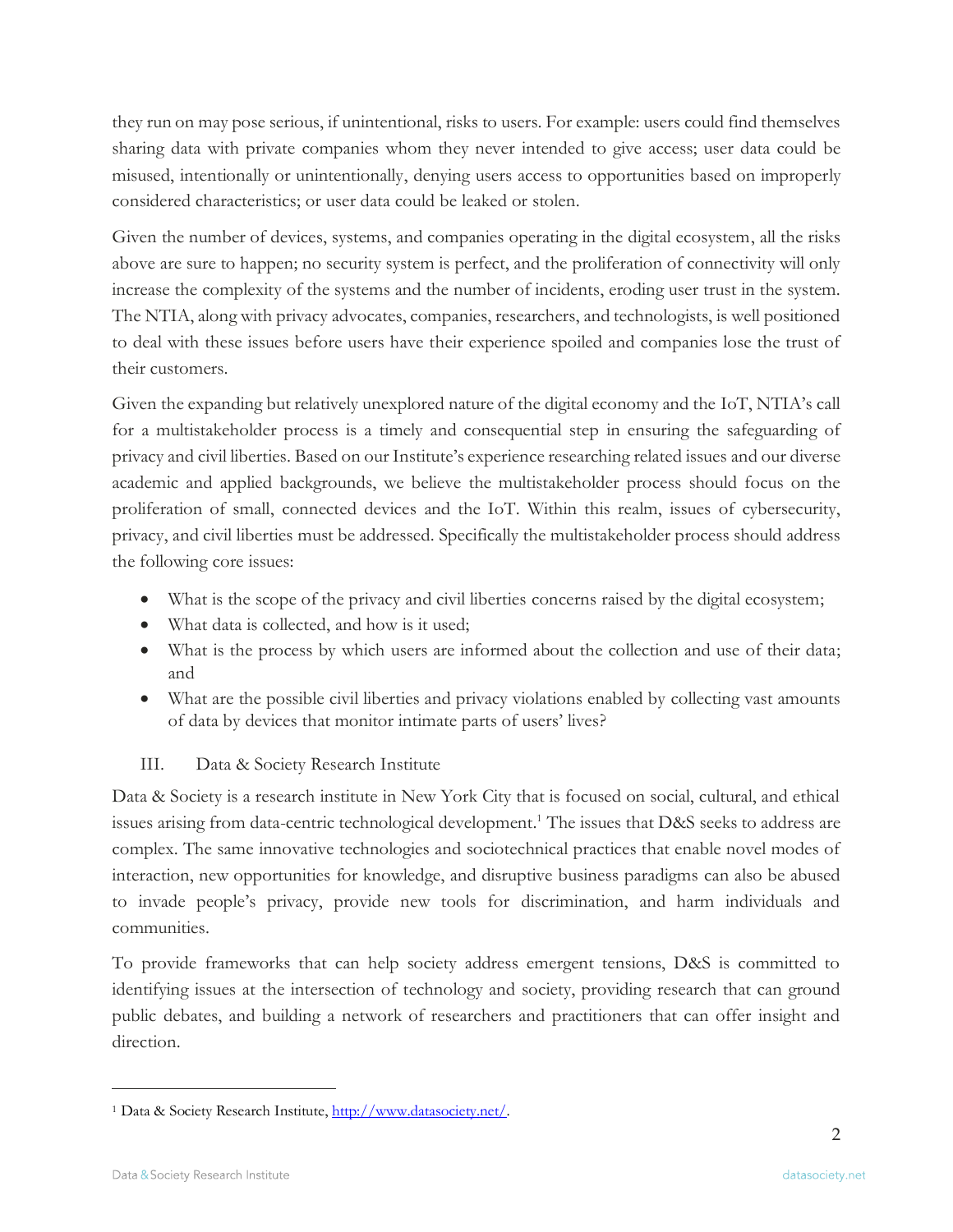To advance public understanding of the issues, D&S brings together diverse constituencies, hosts events, does directed research, creates policy frameworks, and builds demonstration projects that grapple with the challenges and opportunities of a data-soaked world. D&S weaves together researchers, entrepreneurs, activists, policy creators, journalists, geeks, and public intellectuals to debate and engage one another on the key issues.

Current institutional research initiatives include: Data & Fairness; the Future of Labor in a Data-Centric Society; Enabling Connected Learning; Intelligence and Autonomy; Ethics in "Big Data" Research; and Privacy. These initiatives are joined by projects in different states of maturity covering financialization, crowd labor, workplace surveillance, science fiction, the market for privacy, data and human rights, urban science, evidence in health policymaking, infrastructure, and magic.

### IV. Expanding Digital Economy

Computers are being integrated into nearly every aspect of Americans' lives. Not only do computerrun algorithms mediate our shopping and social experiences, <sup>2</sup> but increasingly small and ubiquitous devices track our movements and monitor our bodies and environments in our offices, social spaces, and even in our homes. These devices often collect intimate information about our lives. Fitness trackers monitor our location, our activity level, and our heartbeats, recording information for use by insurance companies; 3 smart thermostats and smoke alarms monitor our comings and goings from our houses and particular rooms within them; connected security systems keep a digital eye on our most intimate spaces; cell phones, desktop and laptop computers, and video game consoles are more and more often always on and always listening for our next voice command.<sup>4</sup> These devices are often controlled by complicated and opaque algorithms<sup>5</sup> and outfitted with increasingly smaller screens-if any—that could be used to accept user input or inform users about privacy or security implications of their use. They are not only being embraced by some of the largest technology companies in America, but are being wholeheartedly embraced by internet users, who may implicitly trust the devices they purchase and services they use. However, significant privacy and civil liberties concerns remain unaddressed by the industry.

<sup>2</sup> *See, e.g.*, Amit Chowdhry, *Facebook Changes News Feed Algorithm To Prioritize Content From Friends Over Pages*, Forbes (April 23, 2015)[, http://www.forbes.com/sites/amitchowdhry/2015/04/23/facebook-changes-news-feed-algorithm-to](http://www.forbes.com/sites/amitchowdhry/2015/04/23/facebook-changes-news-feed-algorithm-to-prioritize-content-from-friends-over-pages/)[prioritize-content-from-friends-over-pages/;](http://www.forbes.com/sites/amitchowdhry/2015/04/23/facebook-changes-news-feed-algorithm-to-prioritize-content-from-friends-over-pages/) Jessica Leber, *Amazon Woos Advertisers with What It Knows about Consumers*, MIT Technology Review (Jan. 21, 2013), [http://www.technologyreview.com/news/509471/amazon-woos-advertisers](http://www.technologyreview.com/news/509471/amazon-woos-advertisers-with-what-it-knows-about-consumers/)[with-what-it-knows-about-consumers/.](http://www.technologyreview.com/news/509471/amazon-woos-advertisers-with-what-it-knows-about-consumers/) 

<sup>3</sup> Lucas Mearian, *Insurance company now offers discounts – if you let it track your Fitbit*, Computer World (Apr. 17, 2015), [http://www.computerworld.com/article/2911594/insurance-company-now-offers-discounts-if-you-let-it-track-your](http://www.computerworld.com/article/2911594/insurance-company-now-offers-discounts-if-you-let-it-track-your-fitbit.html)[fitbit.html.](http://www.computerworld.com/article/2911594/insurance-company-now-offers-discounts-if-you-let-it-track-your-fitbit.html)

<sup>4</sup> *See, e.g.*, T.C. Sottek, *The Xbox One will always be listening to you, in your own home (update)*, The Verge (May 21, 2013), [https://www.theverge.com/2013/5/21/4352596/the-xbox-one-is-always-listening;](https://www.theverge.com/2013/5/21/4352596/the-xbox-one-is-always-listening) David Lee, *Moto X 'always listening' phone launched by Google's Motorola*, BBC News (Aug. 1. 2013), [http://www.bbc.com/news/technology-23536936.](http://www.bbc.com/news/technology-23536936)

<sup>5</sup> Mathew Ingram, *Giants behaving badly: Google, Facebook and Amazon show us the downside of monopolies and black-box algorithms*, GigaOm (May 23, 2014), [https://gigaom.com/2014/05/23/giants-behaving-badly-google-facebook-and-amazon-show](https://gigaom.com/2014/05/23/giants-behaving-badly-google-facebook-and-amazon-show-us-the-downside-of-monopolies-and-black-box-algorithms/)[us-the-downside-of-monopolies-and-black-box-algorithms/.](https://gigaom.com/2014/05/23/giants-behaving-badly-google-facebook-and-amazon-show-us-the-downside-of-monopolies-and-black-box-algorithms/)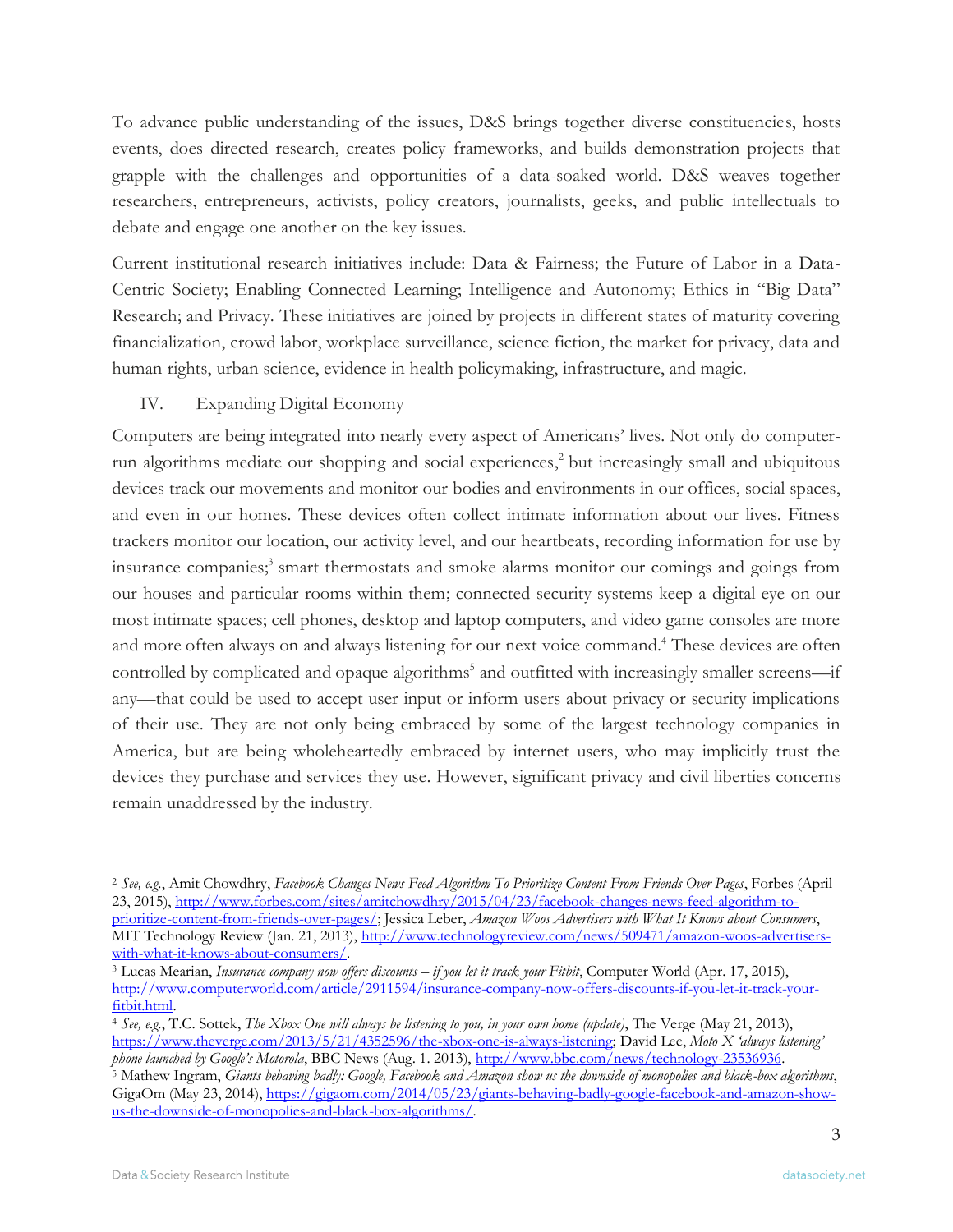Many of the services and devices that Americans use every day are opaque in their collection and use of data; not only is this collection and use passive and invisible to users, but it is often too complex for users to fully understand how the services operate. Further, many companies keep the inner workings of their services secret. Personalized online services offering shopping, access to social networks, or displaying ads are central to many users' online experiences, and collect data about all of their online activity, either for internal use or for sale to other companies. However, users are often unaware of what data is being collected or precisely how it is used. Perhaps more problematically, users are rarely able to opt-out of such collection or use, and even when they are, the procedure is often dauntingly complex.<sup>6</sup> As these services and devices continue to proliferate and to grow more complex, security breaches and privacy invasions will surely become more common. User trust—and buy-in for new devices—will become commensurately harder to maintain. By addressing privacy and civil liberties concerns now, the companies offering these services and devices have the chance to increase user safety and privacy and gain user trust in the process.

### V. Privacy Questions

The multistakeholder process should seek to address a number of privacy concerns raised by online services and IoT devices. First, the multistakeholder process should identify the scope of the cybersecurity problem faced by the industry. Many IoT devices are small and low-powered, making encryption of transmitted data difficult. Further, they often have small screens, if they have them at all, and can be part of complex home networks, raising the possibility that new software updates will go unnoticed or uninstalled for fear of disrupting the wider system. Participants in the multistakeholder discussion should determine to what degree these problems are leading to security breaches or privacy invasions in the real world. By determining the scope of the problem, participants can better tailor the efforts to protect user privacy and maintain user trust.

Second, participants should discuss how to address weak or nonexistent encryption protocols and poor security practices. Strong encryption is necessary to protect the security and privacy of internet users.<sup>7</sup> However, many services use weak encryption protocols—or none at all—even while providing users a semblance of security.<sup>8</sup> IoT devices need particular attention. Due to their small size, low power

[http://www.nytimes.com/interactive/2010/05/12/business/facebook-privacy.html?\\_r=0](http://www.nytimes.com/interactive/2010/05/12/business/facebook-privacy.html?_r=0) ("To manage your privacy on Facebook, you will need to navigate through 50 settings with more than 170 options."); Vindu Goel, *Flipping the Switches on Facebook's Privacy Controls*, New York Times (Jan. 29, 2014),

<sup>6</sup> *See Facebook Privacy: A Bewildering Tangle of Options*, New York Times (May 12, 2010),

<http://www.nytimes.com/2014/01/30/technology/personaltech/on-facebook-deciding-who-knows-youre-a-dog.html> ("In practice, though, adjusting Facebook's dozens of privacy controls can be tedious and confusing.").

<sup>7</sup> "There's no scenario in which we don't want really strong encryption." Kara Swisher, *Obama: 'There's No Scenario in Which We Don't Want Really Strong Encryption'*, Re/Code[, https://recode.net/2015/02/13/obama-theres-no-scenario-in](https://recode.net/2015/02/13/obama-theres-no-scenario-in-which-we-dont-want-really-strong-encryption/)[which-we-dont-want-really-strong-encryption/](https://recode.net/2015/02/13/obama-theres-no-scenario-in-which-we-dont-want-really-strong-encryption/) (last visited May 26, 2015) (quoting President Barack Obama).

<sup>8</sup> For example, Snapchat users have found that, contrary to the company's claims, their photos do not "disappear forever" after being seen. Katey Psencik, *Why students should be more careful with 'confidential' apps*, USA Today (July 10, 2013)[, http://www.usatoday.com/story/tech/personal/2013/07/10/students-security-snapchat-whisper/2506539/](http://www.usatoday.com/story/tech/personal/2013/07/10/students-security-snapchat-whisper/2506539/) (discussing SnapChat, Whisper, iOS, and Android).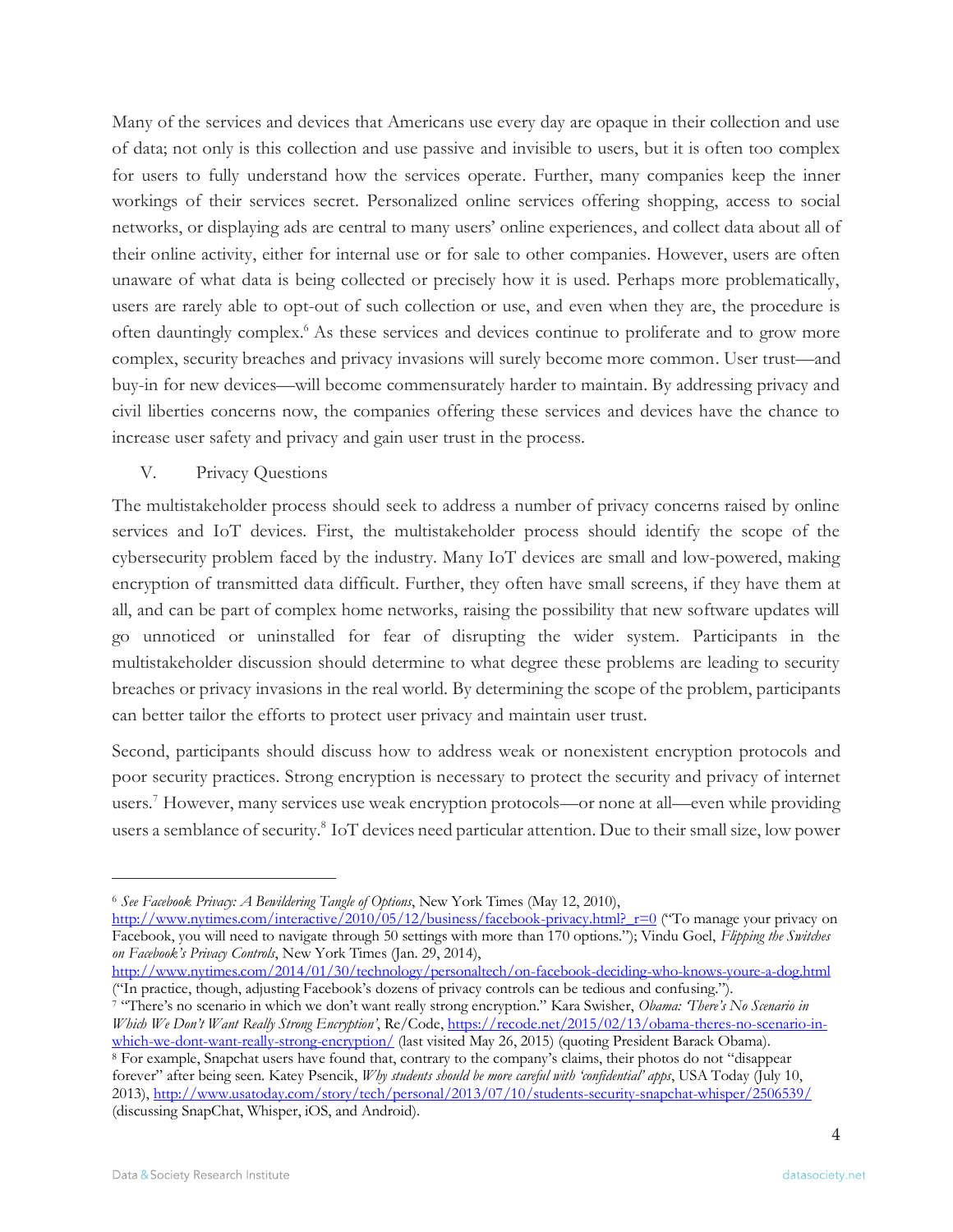draw, and difficulty updating their software while maintaining their function with other devices, implementing strong encryption on them could be difficult. Passwords are also problematic; many people use weak passwords, or fail to change the default password on their device. Additionally, passwords can be difficult to enter into small devices, or get in the way of the seamless operation of a system of IoT devices. Participants in the NTIA's multistakeholder process should come to an agreement on minimum encryption standards that their products and services will employ and find ways to encourage the use of strong passwords.

Third, the multistakeholder process should address ways to ensure that software updates are made available to users and installed regularly. Failure to update devices can leave users vulnerable to holes in security that have been long known and are easy to exploit. In the past, users have been slow to update or upgrade systems that are central to their computing experience.<sup>9</sup> Participants should aim to adopt standards that encourage releasing security updates often and methods for encouraging users to regularly download and install those updates.

Fourth, participants should address questions of data ownership raised by IoT installations in renteroccupied housing. It is generally assumed that the owner of IoT devices like thermostats, smoke detectors, light bulbs, and others will be the owner of the house in which they operate. But possible savings through efficiency will surely encourage developers and landlords to outfit their buildings with IoT devices, providing them with savings and their tenants with the convenience the devices bring. However, this could provide landlords with significant data about the private and intimate lives of their tenants, and could allow for landlords to exercise previously impossible levels of control and authority over those they are watching. Participants in the multistakeholder process should consider how they can ensure, through their terms of service or otherwise, that the end user who is actually operating the devices has access to the data collected; intermediaries who may have purchased or installed the devices, but who do not actually use or are not monitored by the devices should not be able to access user data.

Finally, the participants in the process should agree on standards for notifying users about what data is collected and how it is used,<sup>10</sup> and, most importantly, providing them actual choice in allowing the collection of that data that does not require they forgo using the product. The small size and background nature of IoT devices, and desire by service providers to provide streamlined and clean

<sup>9</sup> Ed Bott, *Why you should care about automatic updates for Flash Player*, ZDNet (March 29, 2012),

[http://www.zdnet.com/article/why-you-should-care-about-automatic-updates-for-flash-player/#!](http://www.zdnet.com/article/why-you-should-care-about-automatic-updates-for-flash-player/) ("If you allow people to decide whether they want to install updates or not, a nontrivial number will just say no, because it's a hassle. They will ignore prompts and warnings. They will continue using outdated software for which one or more critical updates is available.").

<sup>10</sup> Regulating only use, and not collection, of data would be inappropriate as it is impractical to expect users to be able to protect previously collected data from future uses. Further, the NTIA has already stressed the importance of transparency in the collection and sharing of data. *See*, Nat'l Telecomm. & Info. Admin., *Privacy Multistakeholder Process: Mobile Application Transparency* (Nov. 12, 2013), [http://www.ntia.doc.gov/other-publication/2013/privacy](http://www.ntia.doc.gov/other-publication/2013/privacy-multistakeholder-process-mobile-application-transparency)[multistakeholder-process-mobile-application-transparency.](http://www.ntia.doc.gov/other-publication/2013/privacy-multistakeholder-process-mobile-application-transparency)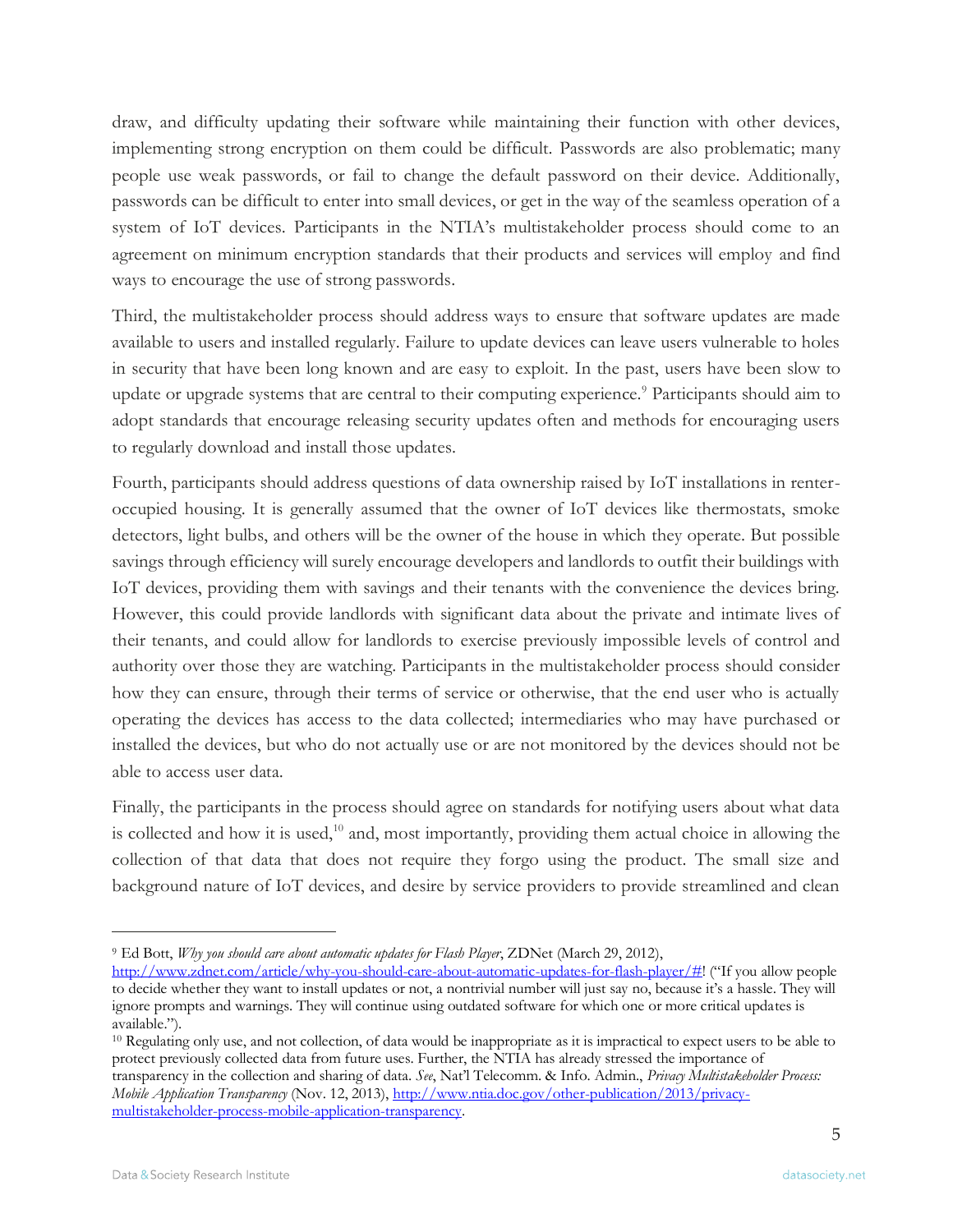experiences can make informing users difficult. When services are designed to blend into the background of a user's experience at home, in the gym, or while socializing online, it may be tempting to keep disclosures about data collection or controls concerning data use out of the way. However, this sort of information and control is central to maintaining user privacy to the standard of each individual user and to maintaining trust. Participants should address how to best give users substantive information about the types of data that are being collected. Users should be able to make informed opinions about what products to use, how to use them, and what data to provide access to. Users should also be clear about what kind of action they need to take to protect themselves in case of a security breach.

Most importantly, users should be given actual choice when it comes to what data is collected by the companies offering services and whether to agree to changes in terms of service. Privacy is personal and contextual; what one person is willing to disclose in a given context is not necessarily what all people would be comfortable revealing about themselves. Users should not be denied access to the use of new devices because their privacy concerns outstrip the protections provided by the offered services. The companies offering online services and connected devices should agree on a framework in which they can offer individual users simple, easy to understand choices about what data will be collected about them. While some of the promises of the digital economy are personalization and efficiency, privacy must be similarly valued. A user who wishes certain facts about themselves to remain private should be able to make that choice and trade a measure of personalization or efficiency for privacy.

# VI. Civil Liberty Questions Remain Un-Addressed

The opaque nature of the algorithms that control our online services also presents dilemmas for user trust and civil liberties. These algorithms can be used to take advantage of users in new ways. Some groups have used bots designed to mimic humans on social networking sites to shape the ideas or actions of people on those social networks—a type of high-tech and largely invisible astroturfing.<sup>11</sup> Facebook has even experimented on its users, making attempts to influence their emotions by selectively showing items in their news feeds.<sup>12</sup>

Beyond the potential consumer harms, these companies have the potential to cause serious social and civil harm by manipulating users outright or by slightly adjusting their algorithms to achieve a particular, or even unintended, outcome. For example, Facebook and Google have, in recent years, displayed "I voted" buttons on profiles of users who told Facebook they had completed their civic

[http://www.forbes.com/sites/dailymuse/2014/08/04/the-facebook-experiment-what-it-means-for-you/;](http://www.forbes.com/sites/dailymuse/2014/08/04/the-facebook-experiment-what-it-means-for-you/) Adam Kramer, Jamie Guillory, & Jeffrey Hancock, *Experimental evidence of massive-scale emotional contagion through social networks*, 111 Proc. of the Nat'l Acad. of Sci. of the U.S., no. 24 (June 2, 2014), *available at* [http://www.pnas.org/content/111/24/8788.full.](http://www.pnas.org/content/111/24/8788.full)

<sup>11</sup> Andy Isaacson, *Are You Following a Bot?*, The Atlantic (May 2011),

[http://www.theatlantic.com/magazine/archive/2011/05/are-you-following-a-bot/308448/.](http://www.theatlantic.com/magazine/archive/2011/05/are-you-following-a-bot/308448/)

<sup>12</sup> *See The Facebook Experiment: What It Means For You*, Forbes (Aug. 4, 2014),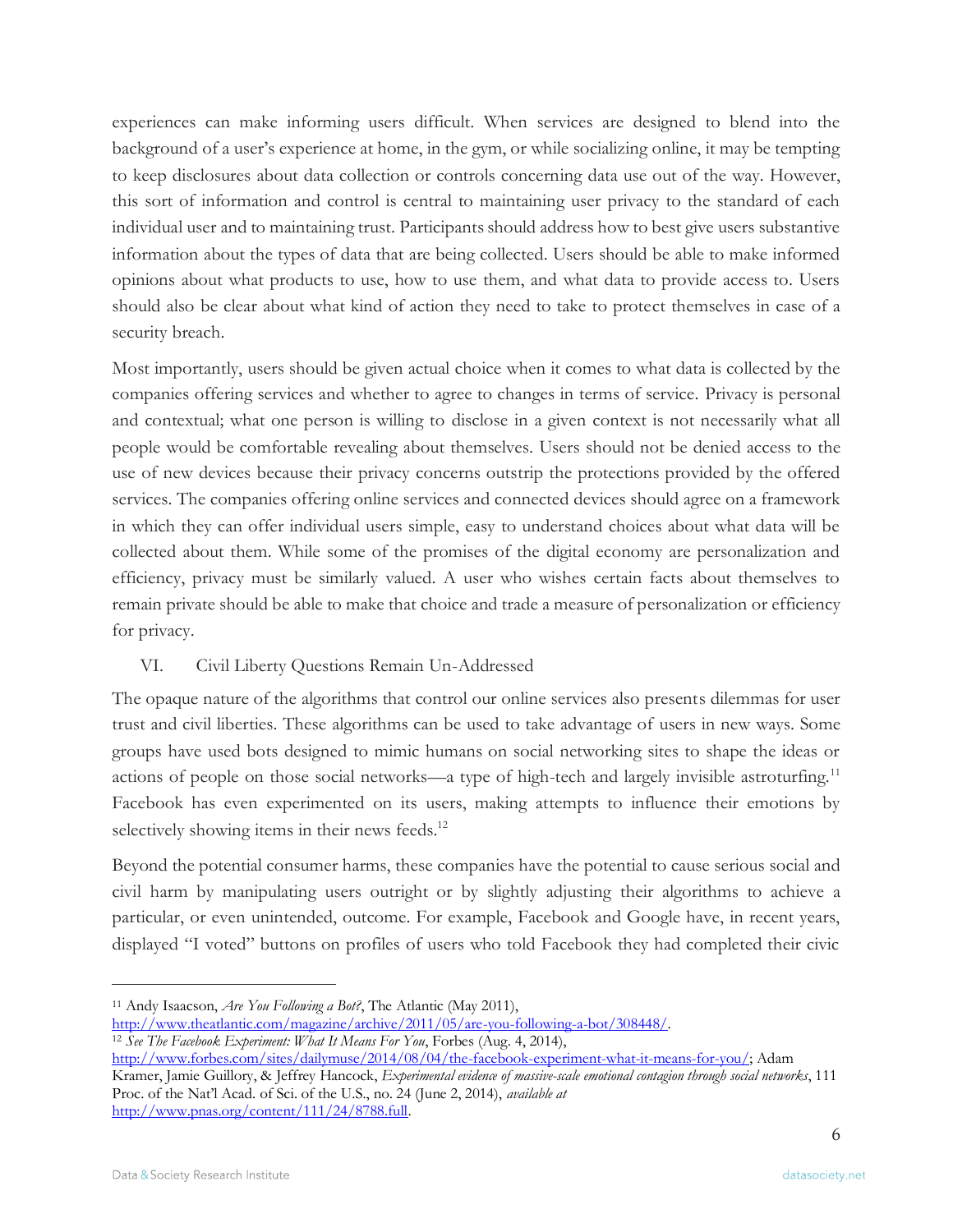duty<sup>13</sup> or provided tools to help users find their polling place.<sup>14</sup> Such measures, while well intended, can have social consequences, and we will surely see the effect of these services on our lives outside of elections. The ramifications become even more unsettling in a scenario in which the platforms themselves intentionally exert this influence. Some researchers have raised the threat posed by "digital gerrymandering", the selective use of voting buttons to influence user turnout to the polls.<sup>15</sup>

These technologies can also cause individual harms. Algorithms designed to select job candidates could perpetuate the hidden or unintentional biases of their programmers.<sup>16</sup> Search algorithms could bias job searches even earlier, by selectively displaying job advertisements to people of certain races, ethnicities, or genders, or could provide search results that bias employers against prospective employees with certain characteristics. Algorithms could also lead companies to improperly discriminate in the provision of loans to potential creditors. While lenders are forbidden from basing their lending decisions on racially discriminatory factors, complex and well-meaning algorithms could lead to harmful outcomes.

Addressing the collective and individual risks posed by these technologies should be weighed against an interest in encouraging innovation and experimentation in the space. IoT and the digital economy it supports promises to provide enormous benefits to consumers and unlock massive returns for investors. Striking a balance that mitigates the risks while maximizing the benefits is a critical challenge as this technology continues to emerge and mature.

First, a multistakeholder process should develop a set of best practices around the transparency of an algorithm to users. Participants could determine under what contexts a user should be permitted to request information about an algorithm with which they interact. What information is sufficient to be provided by a platform or a technology provider? Further, given the opacity, complexity, and, perhaps, proprietary nature of these algorithms, can a fair, thorough, and transparent third-party auditing process be adopted by the participants of the multistakeholder process?

Second, a multistakeholder process should address the methods of redress and control available to users. When does an algorithm engage in impermissible discriminatory practices? Who is responsible for the harms created by such a system? What tools are given to users to control the behavior of the systems they interact with? If users are to trust that the systems they interact with are providing unbiased responses to their inputs, the participants will need to notify users when something goes wrong and ensure that problems are remedied quickly and clearly.

<sup>13</sup> Micah Sifry, *Facebook Wants You to Vote on Tuesday. Here's How it Messed With Your Feed in 2012*, Mother Jones (Oct. 31, 2014)[, http://www.motherjones.com/politics/2014/10/can-voting-facebook-button-improve-voter-turnout.](http://www.motherjones.com/politics/2014/10/can-voting-facebook-button-improve-voter-turnout) <sup>14</sup> *Google Will Show You Where to Vote*, TechCrunch (Sep. 22, 2008)[, http://techcrunch.com/2008/09/22/google-will-](http://techcrunch.com/2008/09/22/google-will-show-you-where-to-vote/)

[show-you-where-to-vote/.](http://techcrunch.com/2008/09/22/google-will-show-you-where-to-vote/) 

<sup>15</sup> Jonathan Zittrain, *Facebook Could Decide an Election Without Anyone Ever Finding Out*, New Republic (June 1, 2014), [http://www.newrepublic.com/article/117878/information-fiduciary-solution-facebook-digital-gerrymandering.](http://www.newrepublic.com/article/117878/information-fiduciary-solution-facebook-digital-gerrymandering) 

<sup>16</sup> Alex Rosenblat, Tamara Kneese, & danah boyd, *Networked Employment Discrimination*, Data & Society Research Institute (Oct. 8, 2014), [http://www.datasociety.net/pubs/fow/EmploymentDiscrimination.pdf.](http://www.datasociety.net/pubs/fow/EmploymentDiscrimination.pdf)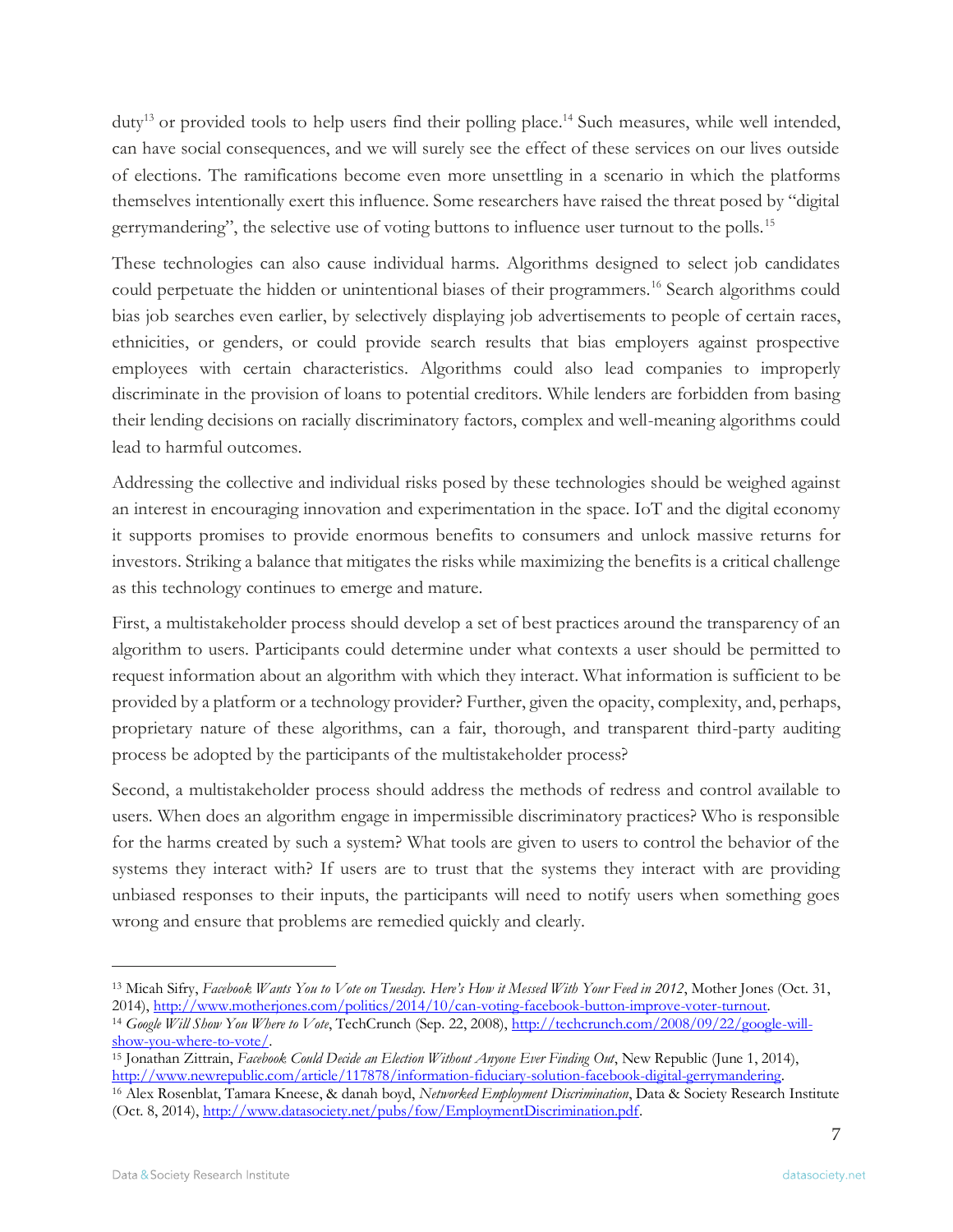Finally, the multistakeholder process should address the question of proactively using these technologies to better the public interest. Should platforms be permitted to engage in practices that attempt to shape social practices like voting in an effort to promote better turnout? Should platforms take action to expose users to crosscutting points of view? The obligations or needed forbearance of companies in engaging in these actions is as yet undefined. While experimentation on users has already caused public outcry, many more attempts will be made to understand or influence users, often with the goal of increasing a social good. Participant should determine when such influence or testing is inappropriate and agree upon a transparent thorough procedure to be followed.

### VII. Suitability for Multi Stakeholder Process

Questions of user privacy and civil liberties in the digital economy are ripe to be addressed by an NTIA led multistakeholder process. These technologies are new and changing every day. Legislating privacy rules has already proven to be a difficult process, and attempting to determine rules for such a fast changing environment would likely be difficult for Congress. However, the technical and subject matter experts at the NTIA and industry participants of the multistakeholder process are well positioned to determine the scope of the risk to users' privacy and civil liberties and to agree upon reasonable and strong safeguards that will not only protect users, but gain and keep their trust. The expertise provided by the participants in the multistakeholder process, along with the fast moving nature of the digital economy make a voluntary, industry led effort a good step towards protecting user privacy and civil liberties.

To date, no forum has brought together the community of privacy advocates, companies, researchers, and technologists to strike a balance between these competing interests. NTIA has a unique opportunity to convene this group and produce consensus on these issues. Further, this group should have the ability and incentives to reach such an agreement.

Industry actors interested in gaining and maintaining user trust should be eager to adopt strong rules protecting user privacy and civil liberties now, before any major security breaches, privacy invasions, or scandals deter the public from using online services or IoT devices. While many Americans currently value their privacy and security, they are also willing to adopt new tools that require access to personal information or that collect data about their lives. That may not always be the case. It is far better to adopt strong rules governing corporate transparency, user privacy and security, and civil rights now, before user trust is shaken. The multistakeholder process can strengthen user trust by helping to ensure that users are safe, and is far easier than attempting to regain user trust after users have seen their privacy invaded or civil liberties injured.

Further, agreeing on a framework early in the adoption of these new and pervasive devices opens the field for innovation. Without any guidance as to what practices are safe or reasonable, companies with new ideas and innovative approaches may be unwilling to try something new. Agreeing on industry standards and adopting such a framework should protect companies who wish to offer new products